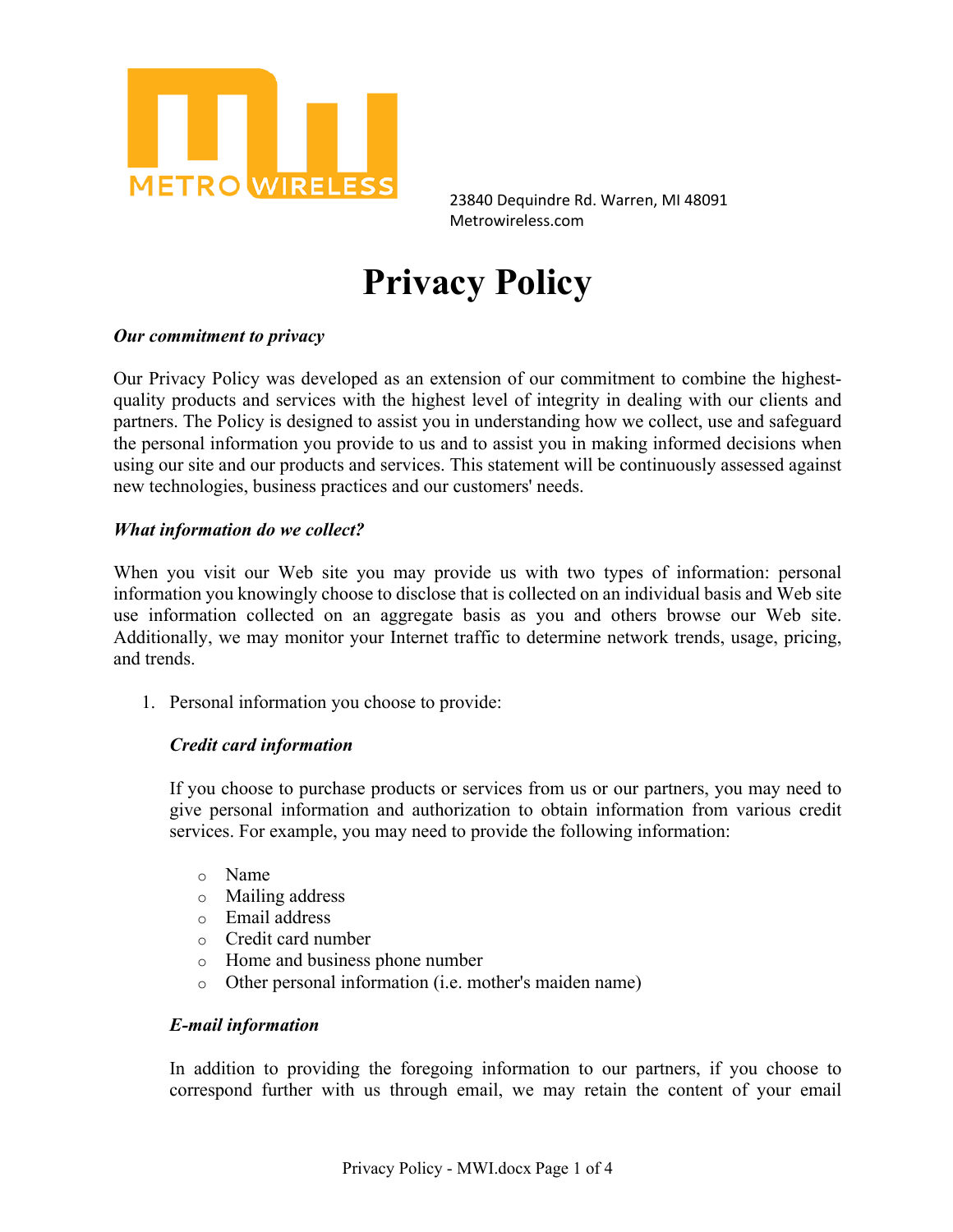messages together with your email address and our responses. We provide the same protections for these electronic communications that we employ in the maintenance of information received by mail and telephone.

2. Web Site use information

Similar to other commercial Web sites, our Web site utilizes a standard technology called "cookies" (see explanation below, "What Are Cookies?") and Web server logs to collect information about how our Web site is used. Information gathered through cookies and Web server logs may include the date and time of visits, the pages viewed, time spent at our Web site, and the Web sites visited just before and just after our Web site. This information is collected on an aggregate basis. None of this information is associated with you as an individual.

## *How do we use the information that you provide to us?*

Broadly speaking, we use personal information for purposes of administering our business activities, providing customer service and making available other products and services to our customers and prospective customers. Occasionally, we may also use the information we collect to notify you about important changes to our Web site, new services and special offers we think you will find valuable. The lists used to send you product and service offers are developed and managed under our traditional corporate standards designed to safeguard the security and privacy of our customers' personal information.

## *What are cookies?*

Cookies are a feature of Web browser software that allows Web servers to recognize the computer used to access a Web site. Cookies are small pieces of data that are stored by a user's Web browser on the user's hard drive. Cookies can remember what information a user accesses on one Web page to simplify subsequent interactions with that Web site by the same user or to use the information to streamline the user's transactions on related Web pages. This makes it easier for a user to move from Web page to Web page and to complete commercial transactions over the Internet. Cookies should make your online experience easier and more personalized.

## *How do we use information we collect from cookies?*

We use Web site browser software tools such as cookies and Web server logs to gather information about our Web site users' browsing activities, in order to constantly improve our Web site and better serve our customers. This information assists us to design and arrange our Web pages in the most user-friendly manner and to continually improve our Web site to better meet the needs of our customers and prospective customers.

Cookies help us collect important business and technical statistics. The information in the cookies lets us trace the paths followed by users to our Web site as they move from one page to another. Web server logs allow us to count how many people visit our Web site and evaluate our Web site's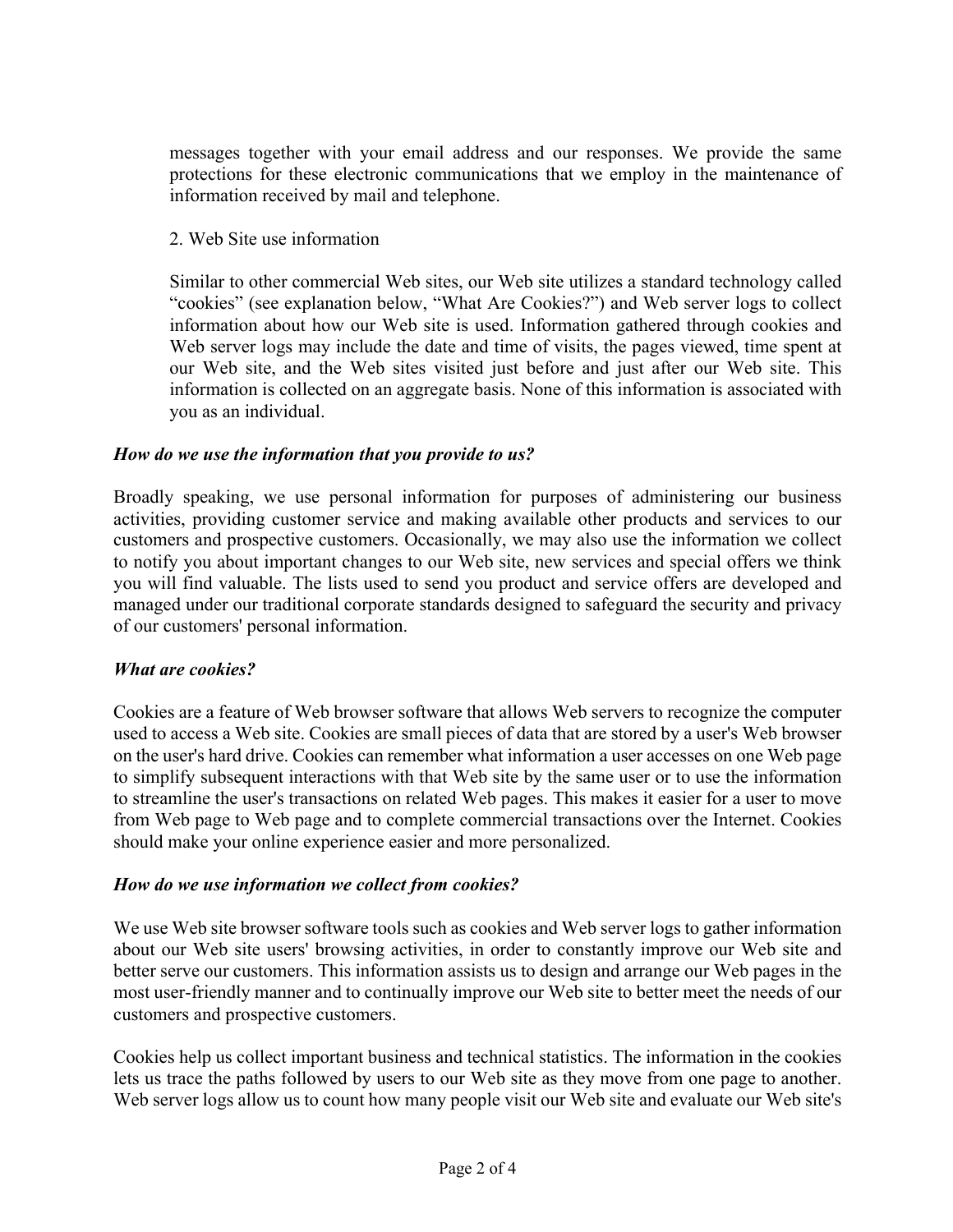visitor capacity. We do not use these technologies to capture your individual email address or any personally identifying information about you although they do permit us to send focused online banner advertisements or other such responses to you.

### *Notice of new services and changes*

Occasionally, we may also use the information we collect to notify you about important changes to our Web site, new services and special offers we think you will find valuable. As our valued client, you may notify us of your desire not to receive these offers by e-mailing: support@metrowireless.com**.**

#### *How do we secure information transmissions?*

When you send confidential personal credit card information to us on our Web site, a secure server software which we have licensed encrypts all information you input before it is sent to us. The information is scrambled en route and decoded once it reaches our Web site.

Other email that you may send to us may not be secure unless we advise you that security measures will be in place prior to your transmitting the information. For that reason, we ask that you do not send confidential information such as Social Security, Tax Identification Numbers, or account numbers to us through an unsecured email.

#### *How do we protect your information?*

1. Information security

We utilize encryption/security software to safeguard the confidentiality of personal information we collect from unauthorized access or disclosure and accidental loss, alteration or destruction.

2. Evaluation of information protection practices

Periodically, our operations and business practices are reviewed for compliance with corporate policies and procedures governing the security, confidentiality and quality of our information.

3. Employee access, training and expectations

Our corporate values, ethical standards, policies and practices are committed to the protection of customer information. In general, our business practices limit employee access to confidential information, and limit the use and disclosure of such information to authorized persons, processes and transactions.

#### *How can you access and correct your information?*